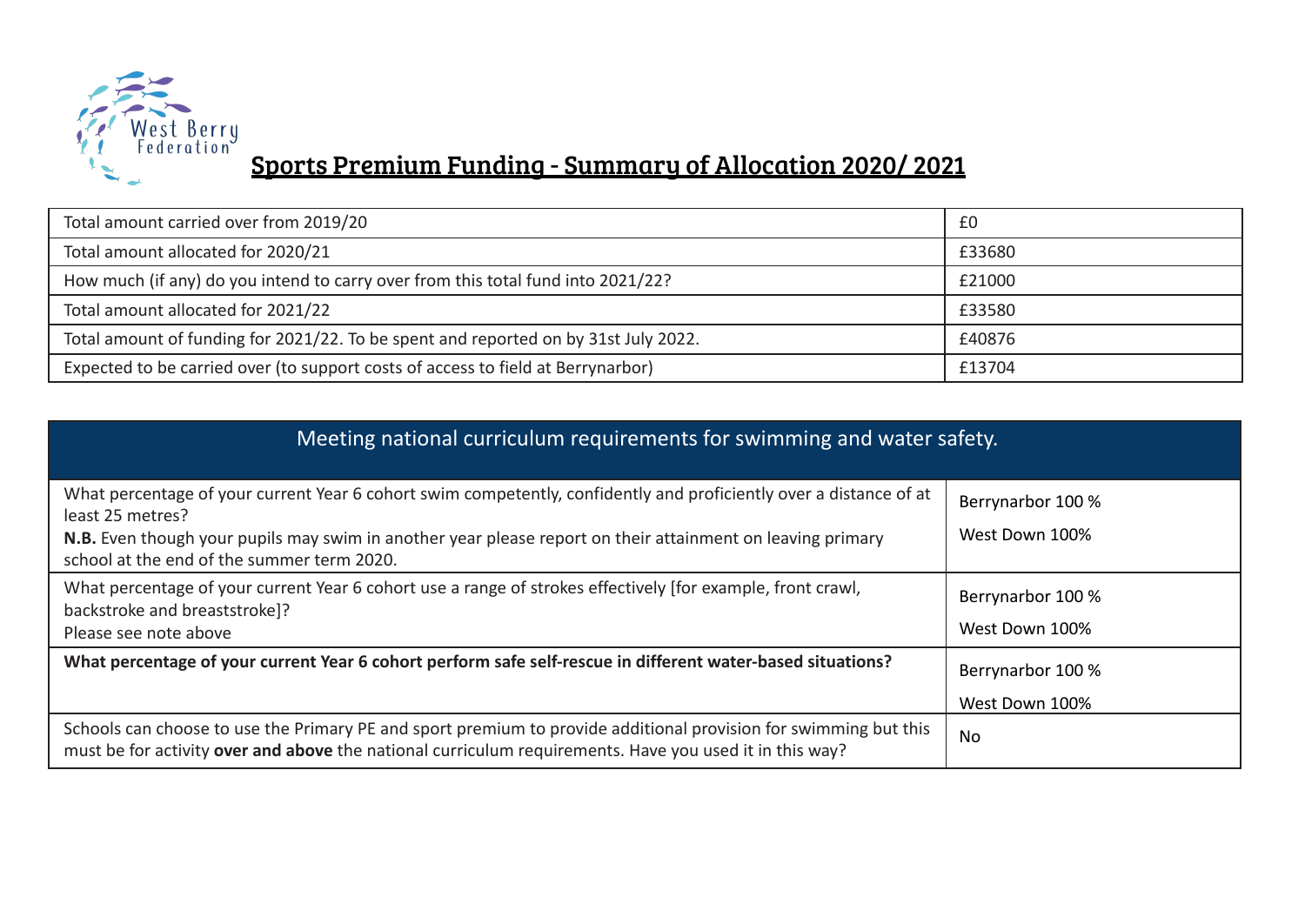## **Green - completed and paid for**

**Orange - future planning**

| <b>Action Plan and Budget Planning</b>                                                                                                                                                                                    |                                                                                  |                         |                                                                                                                                                                                                                   |                                                                                             |
|---------------------------------------------------------------------------------------------------------------------------------------------------------------------------------------------------------------------------|----------------------------------------------------------------------------------|-------------------------|-------------------------------------------------------------------------------------------------------------------------------------------------------------------------------------------------------------------|---------------------------------------------------------------------------------------------|
| Academic Year: 2020/21                                                                                                                                                                                                    | <b>Total fund allocated:</b>                                                     | Date Updated: Sept 2021 |                                                                                                                                                                                                                   |                                                                                             |
| Key indicator 1: The engagement of all pupils in regular physical activity - Chief Medical Officers guidelines recommend<br>that primary school pupils undertake at least 30 minutes of physical activity a day in school |                                                                                  |                         | Percentage of total<br>allocation: 24%                                                                                                                                                                            |                                                                                             |
| <b>Intent</b>                                                                                                                                                                                                             | <b>Implementation</b>                                                            |                         | <b>Impact</b>                                                                                                                                                                                                     |                                                                                             |
| Your school focus should be clear what you want the<br>pupils to know and be able to do and about<br>what they need to learn and to<br>consolidate through practice:                                                      | Make sure your actions to achieve are linked to your<br>intentions:              | Funding<br>allocated:   | Evidence of impact: what do pupils now<br>know and what can they now do? What has<br>changed?:                                                                                                                    | Sustainability and suggested next steps:                                                    |
| To provide space to increase activity<br>levels for children throughout the<br>day and in all weather conditions.                                                                                                         | <b>Tarmac running track created</b><br>around the outside of West Down<br>Field. | £10,376                 | Track is used at least daily by all<br>year groups. Morning runs by all<br>children before the start of the<br>school day.<br><b>Used by PTFA as a fundraising</b><br>and community event - 'Wheely<br>Afternoon' | <b>Maintenance of track if</b><br>needed.                                                   |
| To provide the variety of equipment<br>needed to support children to be active<br>daily.                                                                                                                                  | Set up 'Active Boxe's of equipment<br>DPA (daily physical activity) boxes.       | £2500                   | Children will use equipment for<br>10min Daily Physical Exercise.<br>Children will raise their heart rate<br>and build stamina.<br>Children will achieve a selection of<br>fundamental and transferable skills    | Ensure equipment is maintained<br>and replaced if needed. Build a<br>variety of activities. |
| Key indicator 2: The profile of PESSPA being raised across the school as a tool for whole school improvement                                                                                                              |                                                                                  |                         |                                                                                                                                                                                                                   | Percentage of total allocation:<br>22%                                                      |
| <b>Intent</b>                                                                                                                                                                                                             | <b>Implementation</b>                                                            |                         | <b>Impact</b>                                                                                                                                                                                                     |                                                                                             |
| Facilities and equipment will better<br>promote PEDPASS<br>To provide the additional equipment                                                                                                                            | Storage solutions for all PE equipment<br>New equipment to supplement new        | £4000                   |                                                                                                                                                                                                                   | Sustainability and suggested next steps:                                                    |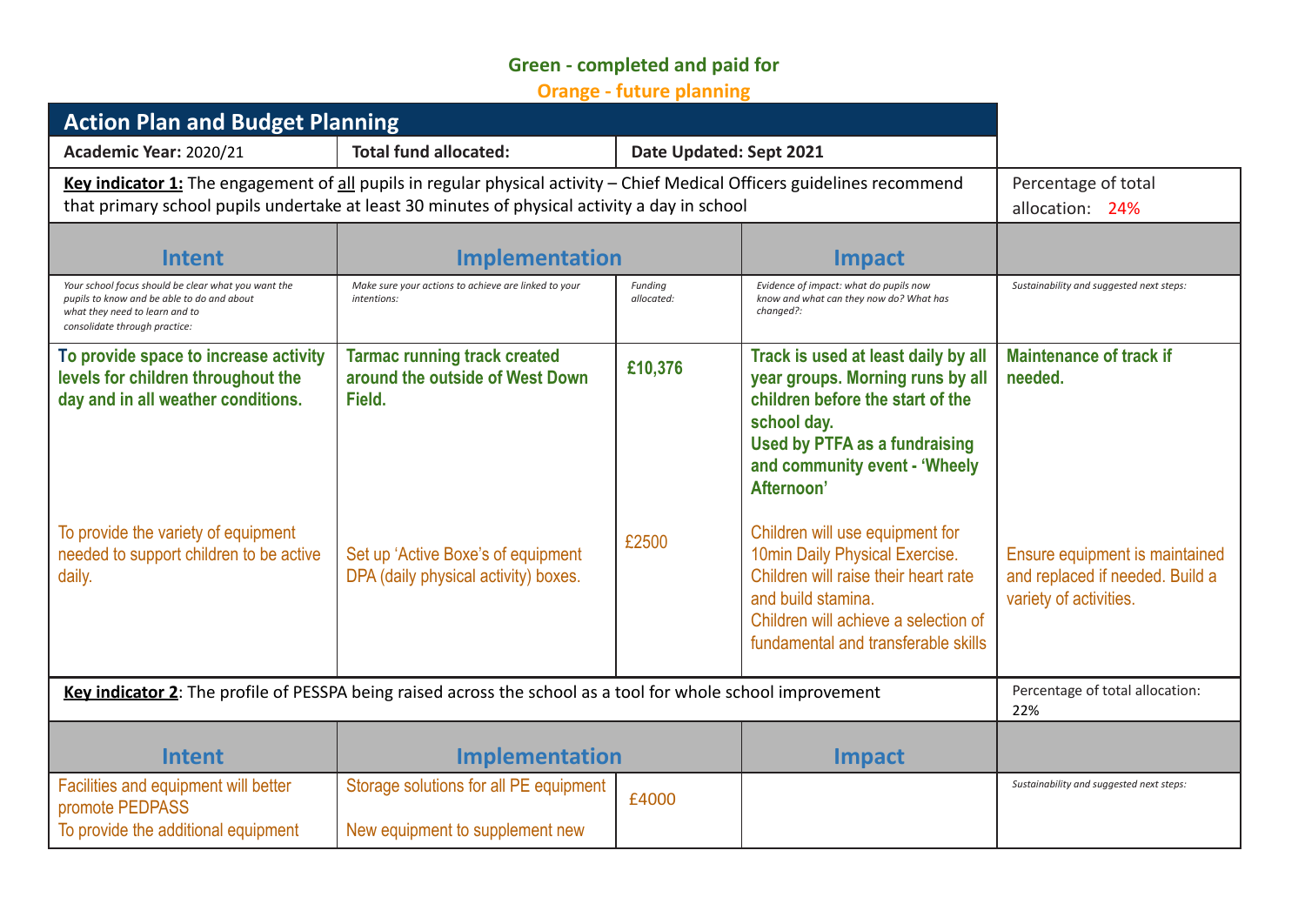| needed to teach a rich PE curriculum                                                                                         | curriculum |       |  |
|------------------------------------------------------------------------------------------------------------------------------|------------|-------|--|
| Member of staff to provide additional<br>sporting activities before school, during<br>I play and lunchtimes and afterschool. |            | £8000 |  |

| Key indicator 3: Increased confidence, knowledge and skills of all staff in teaching PE and sport                                                  |                                                                                                                                                                                                                                              |                |                                                                                                                                                                                                                                                                                                                                         | Percentage of total allocation:6%                                                        |
|----------------------------------------------------------------------------------------------------------------------------------------------------|----------------------------------------------------------------------------------------------------------------------------------------------------------------------------------------------------------------------------------------------|----------------|-----------------------------------------------------------------------------------------------------------------------------------------------------------------------------------------------------------------------------------------------------------------------------------------------------------------------------------------|------------------------------------------------------------------------------------------|
| <b>Intent</b>                                                                                                                                      | <b>Implementation</b>                                                                                                                                                                                                                        |                | <b>Impact</b>                                                                                                                                                                                                                                                                                                                           |                                                                                          |
| To support the new PE coordinator to<br>deliver a curriculum where skills and<br>knowledge are built on from the Early years<br>through to Year 6. | Take advantage of training for new<br>sports leader/opportunity to observe<br>colleagues in other schools.<br>Funding for planning alongside other<br>sports specialists and senior leaders.<br>Purchase any medium term planning<br>needed. | £3000          | Children will build on prior knowledge<br>and skills to improve their achievement<br>in sport.<br>Children will feel confident to participate<br>with a 'can do' attitude.<br>Children will show good sportsmanship<br>and respect for all individuals.<br>Children will achieve a selection of<br>fundamental and transferable skills. | Sustainability and suggested next steps:<br><b>Ongoing CPD for sports</b><br>specialist. |
| New Sports Coach Trained in Funfit<br>(including cover costs)                                                                                      | <b>Funfit Training</b>                                                                                                                                                                                                                       | £500           | Funfit re-established at both schools -<br>additional support for intervention<br>groups will improve children's basic<br>skills, coordination and confidence.                                                                                                                                                                          |                                                                                          |
| Key indicator 4: Broader experience of a range of sports and activities offered to all pupils                                                      |                                                                                                                                                                                                                                              |                | Percentage of total allocation:<br>14%                                                                                                                                                                                                                                                                                                  |                                                                                          |
| <b>Intent</b>                                                                                                                                      | <b>Implementation</b>                                                                                                                                                                                                                        |                | <b>Impact</b>                                                                                                                                                                                                                                                                                                                           |                                                                                          |
| To enable children to have the opportunity<br>to find an activity that they enjoy and want<br>to pursue.                                           | Annual surf lessons for Key Stage 2<br>children.<br>Annual 'Wild Camp' for all children in<br>KS2 (outdoor adventurous activities<br>and mental health and wellbeing focus)                                                                  | £3000<br>£3000 | Children will experience a wider<br>variety of activities outside of the<br>school environment.<br>Children will make good choices about<br>their physical and mental well being.                                                                                                                                                       | Sustainability and suggested next steps:<br>Ensure booked in advance<br>annually.        |